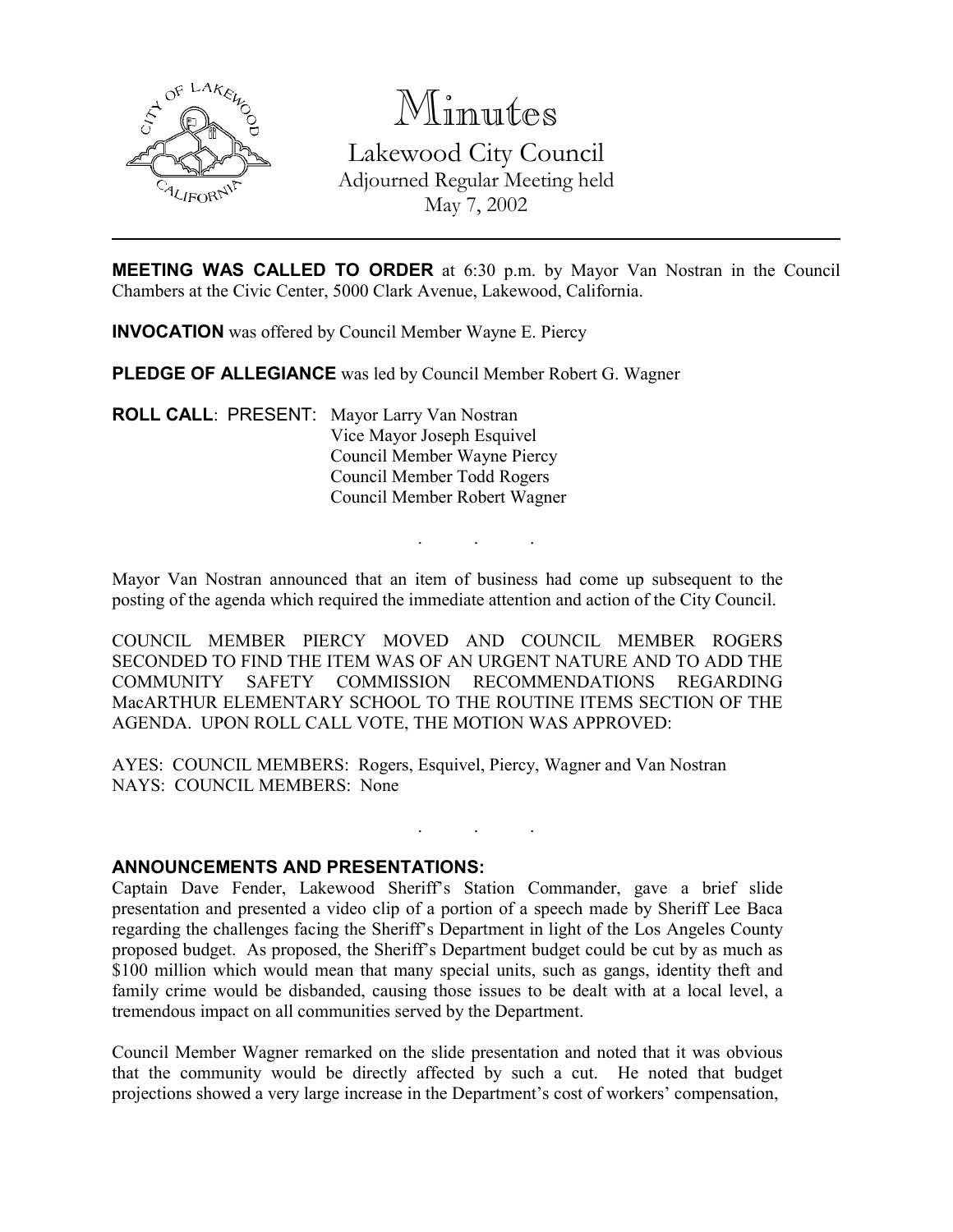## ANNOUNCEMENTS AND PRESENTATIONS: Continued

something that could be traced straight back to recent legislation signed by Governor Davis which raised workers' compensation payments without regard to employers' costs.

Council Member Piercy pointed out the large increase in the number of civilian support positions within the Department. Captain Fender responded by stating that use of civilian personnel, where appropriate, helped to reduce costs to the Department. Council Member Rogers also noted that the use of civilians helped to allow sworn officers to concentrate on areas where they were most needed such as patrol and custody duties.

Mayor Van Nostran noted the success of the sixth annual Volunteer Day in Lakewood, stating that over 600 volunteers had worked on 13 homes, 2 schools, 8 parks, the Iacoboni Library, and the Nixon Yard. He also thanked the Lakewood Rotary Club, Lakewood/Long Beach Soroptimists, Wal-Mart, Smart & Final, Home Depot, SY Nursery and BZ Disposal for their donations which helped make the event a successful one.

Mayor Van Nostran announced that the meeting would be adjourned in memory of two long-time residents and volunteers, Mary Robertson and Ruth Eyrich.

. . .

## ROUTINE ITEMS:

VICE MAYOR ESQUIVEL MOVED AND COUNCIL MEMBER ROGERS SECONDED TO APPROVE ROUTINE ITEMS 1 THROUGH 8.

- RI-1 Approval of Minutes of the Meeting held April 9, 2002
- RI-2 Approval of Personnel Transactions
- RI-3 Approval of Registers of Demands dated April 18, and April 25, 2002
- RI-4 RESOLUTION NO. 2002-16; A RESOLUTION OF THE CITY COUNCIL OF THE CITY OF LAKEWOOD DIRECTING THE PREPARATION OF A REPORT OF DELINQUENT FEES FOR GARBAGE, WASTE AND REFUSE COLLECTION AND DISPOSAL WITHIN THE CITY OF LAKEWOOD AND SETTING A PUBLIC HEARING THEREON FOR JULY 23, 2002
- RI-5 Acceptance of Notice of Completion for Public Works Contract No. 01-5, City Hall HVAC Modernization Project
- RI-6 RESOLUTION NO. 2002-17; A RESOLUTION OF THE CITY COUNCIL OF THE CITY OF LAKEWOOD ESTABLISHING A "BOULEVARD STOP" ON GREENTOP STREET AT ITS INTERSECTION WITH PARAMOUNT BOULEVARD EAST SERVICE ROAD WITHIN THE CITY OF LAKEWOOD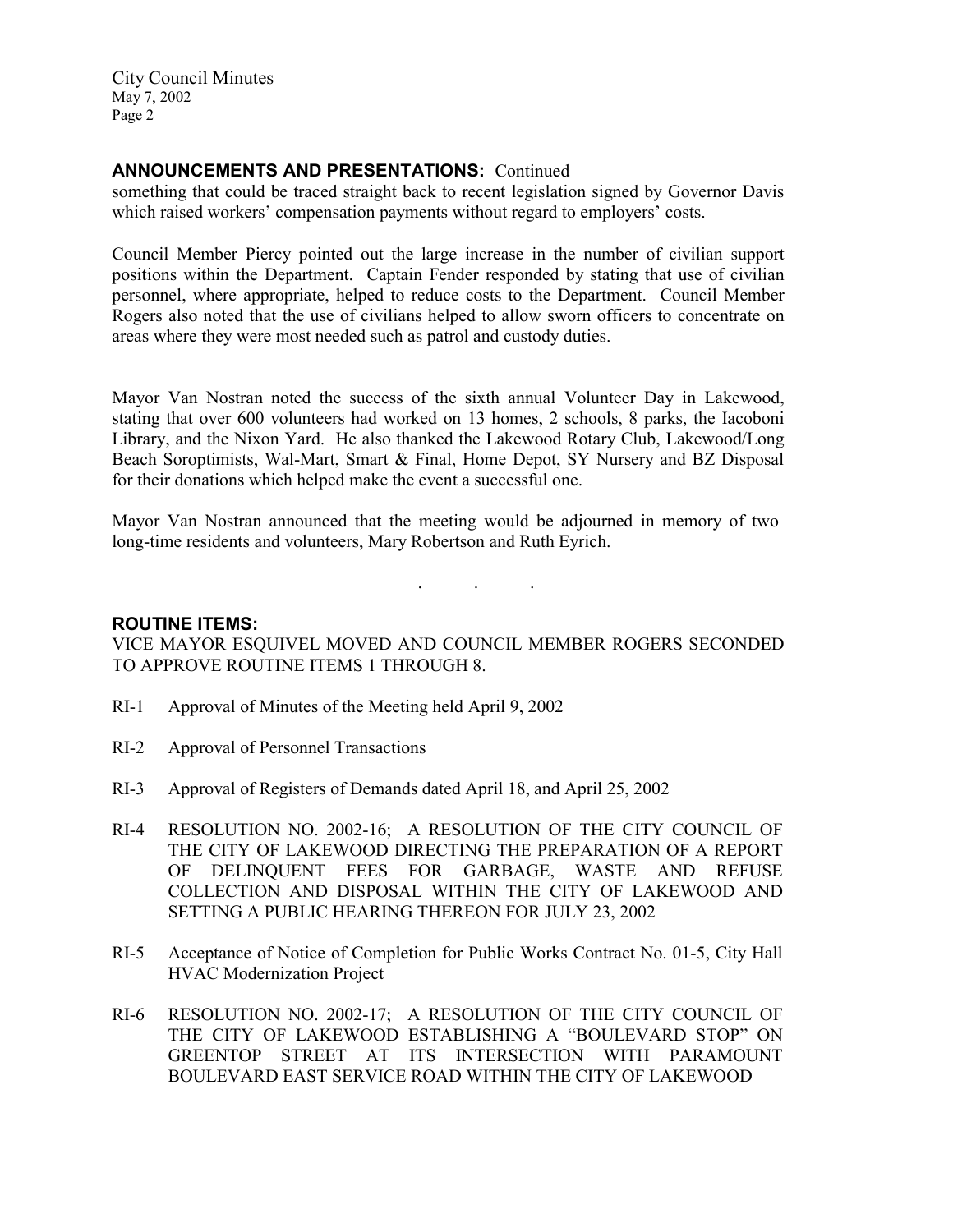#### ROUTINE ITEMS: Continued

RI-7 RESOLUTION NO. 2002-18; A RESOLUTION OF THE CITY COUNCIL OF THE CITY OF LAKEWOOD ESTABLISHING A "THREE MINUTE PASSENGER LOADING, MONDAY TO FRIDAY, 7 A.M. TO 4 P.M." ZONE ON THE NORTH SIDE OF COUNTRY CLUB DRIVE WITHIN THE CITY OF LAKEWOOD

RESOLUTION NO. 2002-19; A RESOLUTION OF THE CITY COUNCIL OF THE CITY OF LAKEWOOD ESTABLISHING A "20 MINUTE" LIMITED PARKING ZONE ON THE NORTH SIDE OF COUNTRY CLUB DRIVE WITHIN THE CITY OF LAKEWOOD

RESOLUTION NO. 2002-20; A RESOLUTION OF THE CITY COUNCIL OF THE CITY OF LAKEWOOD ESTABLISHING A "THREE MINUTE PASSENGER LOADING, MONDAY TO FRIDAY, 7 A.M. TO 4 P.M." ZONE ON THE WEST SIDE OF DOWNEY AVENUE WITHIN THE CITY OF LAKEWOOD

RESOLUTION NO. 2002-21; A RESOLUTION OF THE CITY COUNCIL OF THE CITY OF LAKEWOOD PROHIBITING THE PARKING OR STANDING OF VEHICLES ON THE NORTH SIDE OF COUNTRY CLUB DRIVE WEST OF DOWNEY AVENUE WITHIN THE CITY OF LAKEWOOD

RESOLUTION NO. 2002-22; A RESOLUTION OF THE CITY COUNCIL OF THE CITY OF LAKEWOOD PROHIBITING THE PARKING OR STANDING OF VEHICLES ON THE WEST SIDE OF DOWNEY AVENUE AND AMENDING RESOLUTION NUMBER 88-52 PROHIBITING THE PARKING OR STANDING OF VEHICLES ON THE WEST SIDE OF DOWNEY AVENUE WITHIN THE CITY OF LAKEWOOD

RI-8 *[Added by unanimous vote of the City Council.]*

RESOLUTION NO. 2002-23; A RESOLUTION OF THE CITY COUNCIL OF THE CITY OF LAKEWOOD ESTABLISHING A "THREE MINUTE PASSENGER LOADING, MONDAY TO FRIDAY, 7 A.M. TO 4 P.M. ON THE NORTH SIDE OF CENTRALIA STREET BETWEEN WOODRUFF AVENUE AND GONDAR AVENUE AND RESCINDING RESOLUTION NUMBER 95-36 ESTABLISHING A ONE HOUR LIMITED PARKING ZONE ON THE NORTH SIDE OF CENTRALIA WITHIN THE CITY OF LAKEWOOD

RESOLUTION NO. 2002-24; A RESOLUTION OF THE CITY COUNCIL OF THE CITY OF LAKEWOOD ESTABLISHING A "20 MINUTE" LIMITED PARKING ZONE ON THE NORTH SIDE OF CENTRALIA STREET BETWEEN WOODRUFF AVENUE AND GONDAR AVENUE WITHIN THE CITY OF LAKEWOOD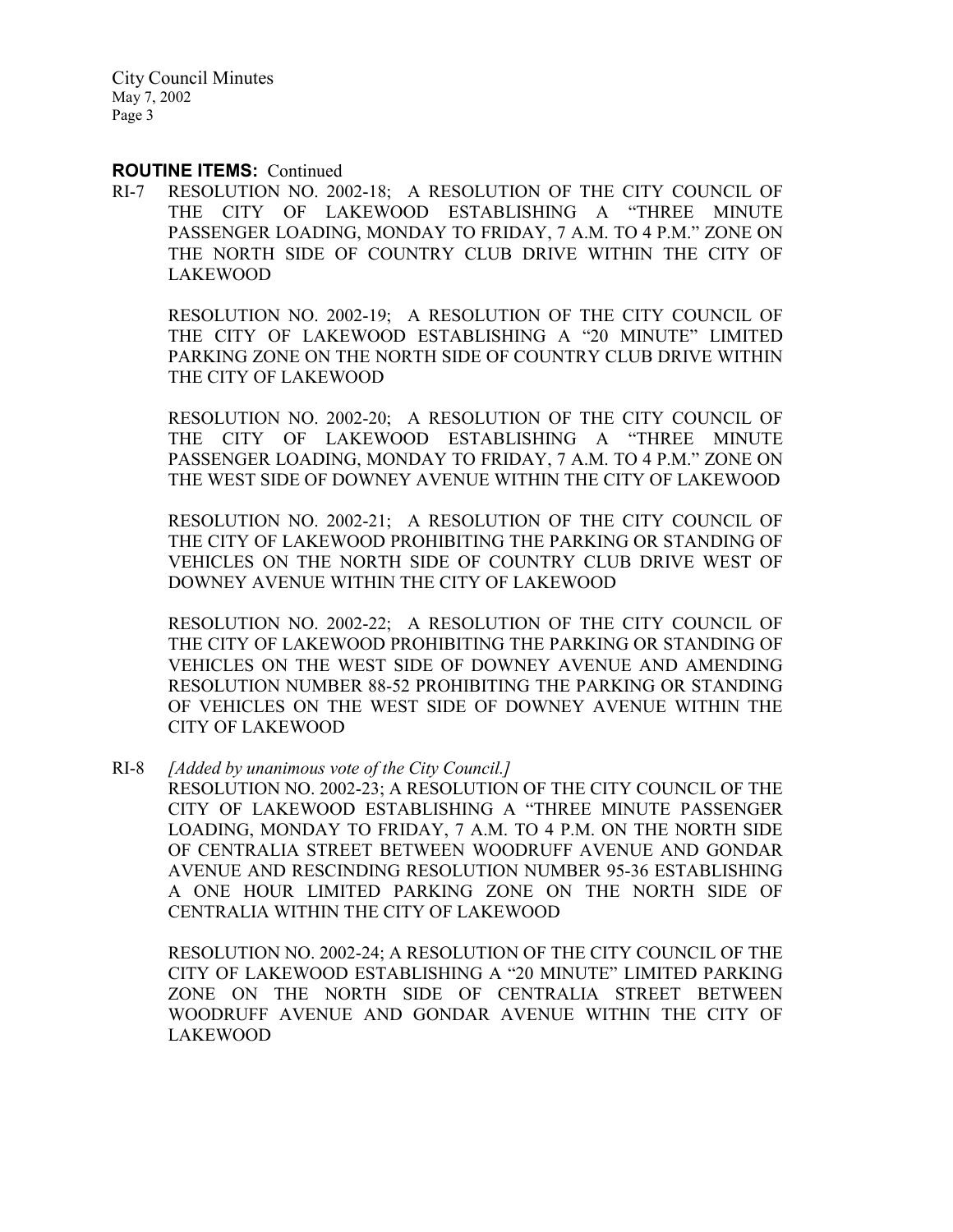#### ROUTINE ITEMS: Continued

RI-8 RESOLUTION NO. 2002-25; A RESOLUTION OF THE CITY COUNCIL OF THE CITY OF LAKEWOOD ESTABLISHING A "20 MINUTE" LIMITED PARKING ZONE ON THE WEST SIDE OF GONDAR AVENUE NORTH OF CENTRALIA AND RESCINDING RESOLUTION NUMBER 95-38 ESTABLISHING A "20 MINUTE" LIMITED PARKING ON THE WEST SIDE OF GONDAR AVENUE WITHIN THE CITY OF LAKEWOOD

UPON ROLL CALL VOTE, THE MOTION WAS APPROVED:

AYES: COUNCIL MEMBERS: Rogers, Esquivel, Piercy, Wagner and Van Nostran NAYS: COUNCIL MEMBERS: None

. . .

## 1.1 • AWARD OF BIDS FOR SHERIFF'S STATION EQUIPMENT

- a. Purchasing Bid 02-3, Sheriff's Station Computer Equipment
- b. Purchasing Bid 02-4, Detective's Computer Equipment
- c. Purchasing Bid 02-5, Sheriff's Video Workstation

Finance Director Larry Schroeder gave a brief oral presentation based on the memorandum in the agenda and stated the City had recently been awarded \$300,000 in grant money to enhance the existing Career Criminal Apprehension Program (CCAP) with the purchase of new technology and equipment. He reported that sealed bids had been received for the project that had been separated into three bids based upon the type and specifications of the needed equipment. Following review, it was the recommendation of staff that the City Council award Bid 02-3, Computer Equipment, to Dell Marketing, L.P. in the amount of \$111,429.30; Bid 02-4, Detective's Computer Equipment, to Computerland of Glendale in the amount of \$19,885.53; and Bid 02-5, Video Workstation, to A-vidd Electronics, Inc. in the amount of \$22,579.71.

Captain Dave Fender reported that funds from the original CCAP grant, which had been received in 1995, had provided for the purchase and implementation of facial recognition software, the first of its type in the world. The Captain noted that in the three years following implementation of the system, 283 career criminals had been prosecuted. He advised that this new grant funding would allow the Lakewood Station to update their computer equipment, provide for enhanced use of surveillance photos, and purchase laptop computers that detectives could use in field investigations. He concluded by thanking the City Council for taking a leading role in securing the grant and purchasing the equipment for this tremendous program.

Council Member Piercy inquired how the remainder of the grant would be spent. Captain Fender reported that additional system training would be provided for officers and the business community would also receive training on the optimal placement of surveillance cameras so that images collected could be analyzed using the facial recognition software.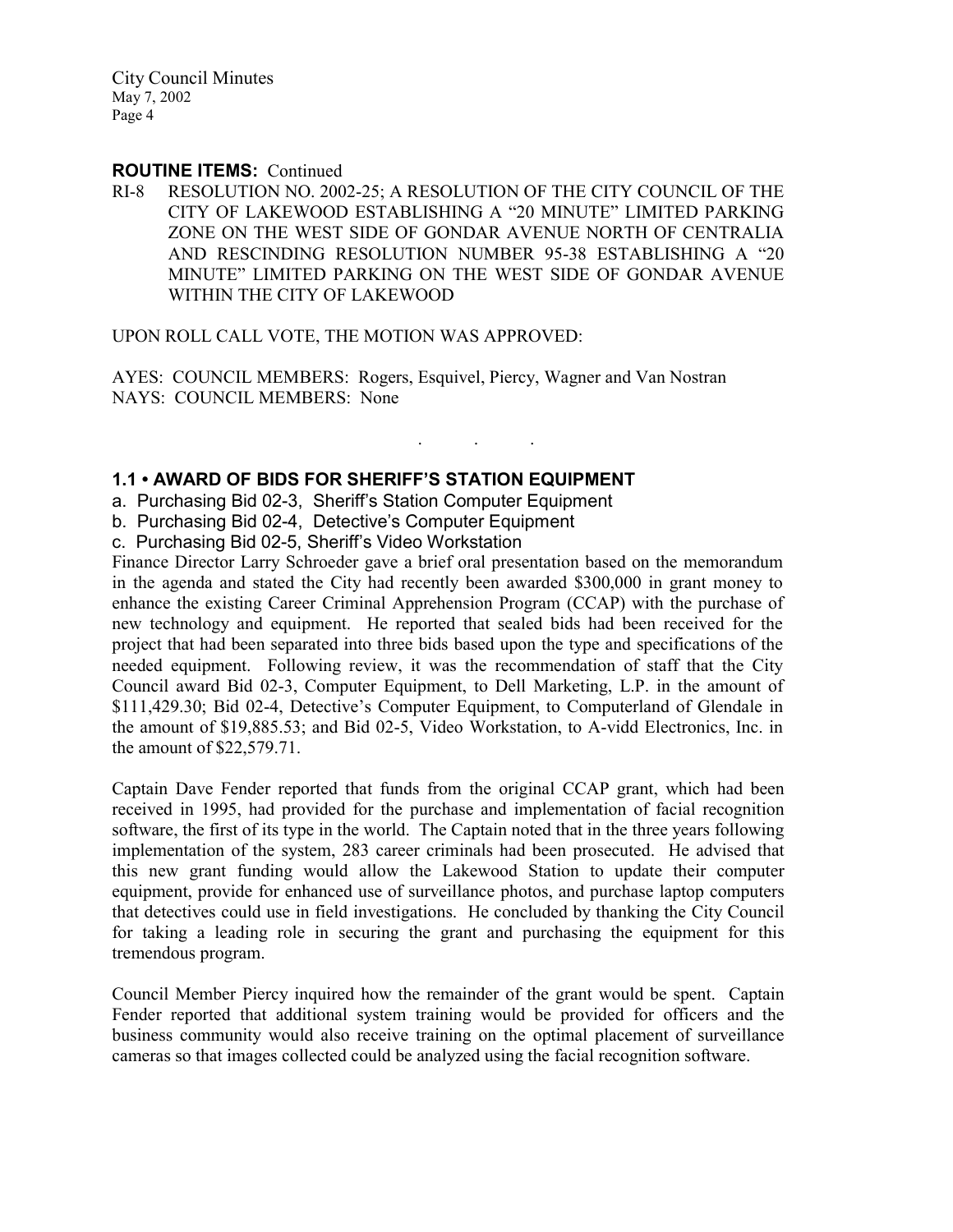## 1.1 • AWARD OF BIDS FOR SHERIFF'S STATION EQUIPMENT- Continued

Mayor Van Nostran opened the public hearing at 7:07 p.m. and called for anyone in the audience wishing to address the City Council on this matter. There was no response.

COUNCIL MEMBER ROGERS MOVED AND VICE MAYOR ESQUIVEL SECONDED TO CLOSE THE PUBLIC HEARING AND APPROVE STAFF'S RECOMMENDATION. UPON ROLL CALL VOTE, THE MOTION WAS APPROVED:

. . .

AYES: COUNCIL MEMBERS: Rogers, Esquivel, Piercy, Wagner and Van Nostran NAYS: COUNCIL MEMBERS: None

## 1.2 • PERMIT APPLICATIONS FOR THE SALE OF FIREWORKS

The Director of Finance gave a brief oral presentation based on the memorandum in the agenda and reported that earlier this year, the City Council had amended the regulations for organizations applying for a permit to sell fireworks. He stated that of the applications received, 31 were recommended for approval, with only one organization having been found not to be in substantial compliance with the provisions of the Lakewood Municipal Code. It was the recommendation of staff that the City Council approve the issuance of permits for temporary fireworks stands to the 31 organizations listed in his report which were found to be in substantial compliance with the Code and to deny the issuance of a permit to the other organization which did not substantially comply.

Mayor Van Nostran opened the public hearing at 7:09 p.m. and called for anyone in the audience wishing to address the City Council on this matter. There was no response.

VICE MAYOR ESQUIVEL MOVED AND COUNCIL MEMBER PIERCY SECONDED TO CLOSE THE PUBLIC HEARING AND APPROVE STAFF'S RECOMMENDATION. UPON ROLL CALL VOTE, THE MOTION WAS APPROVED:

. . .

AYES: COUNCIL MEMBERS: Rogers, Esquivel, Piercy, Wagner and Van Nostran NAYS: COUNCIL MEMBERS: None

## 3.1 • STREET SWEEPING CONTRACT WITH R.F. DICKSON COMPANY

Public Works Director Lisa Rapp gave a brief oral presentation based on the memorandum in the agenda and stated the City has had a contract with the R. F. Dickson Company to provide street sweeping services since 1966 and that the current contract would be completed on June 30, 2002. She noted the Dickson Company's excellent reputation, their support of Lakewood's commitment to customer service, and their willingness to adapt to the changing needs of the City. She advised that although they had been able to reduce their monthly service fee by five-percent under the last contract and forgo all CPI increases over the last five years, significant increases in fuel, labor, equipment, insurance and regulatory costs had